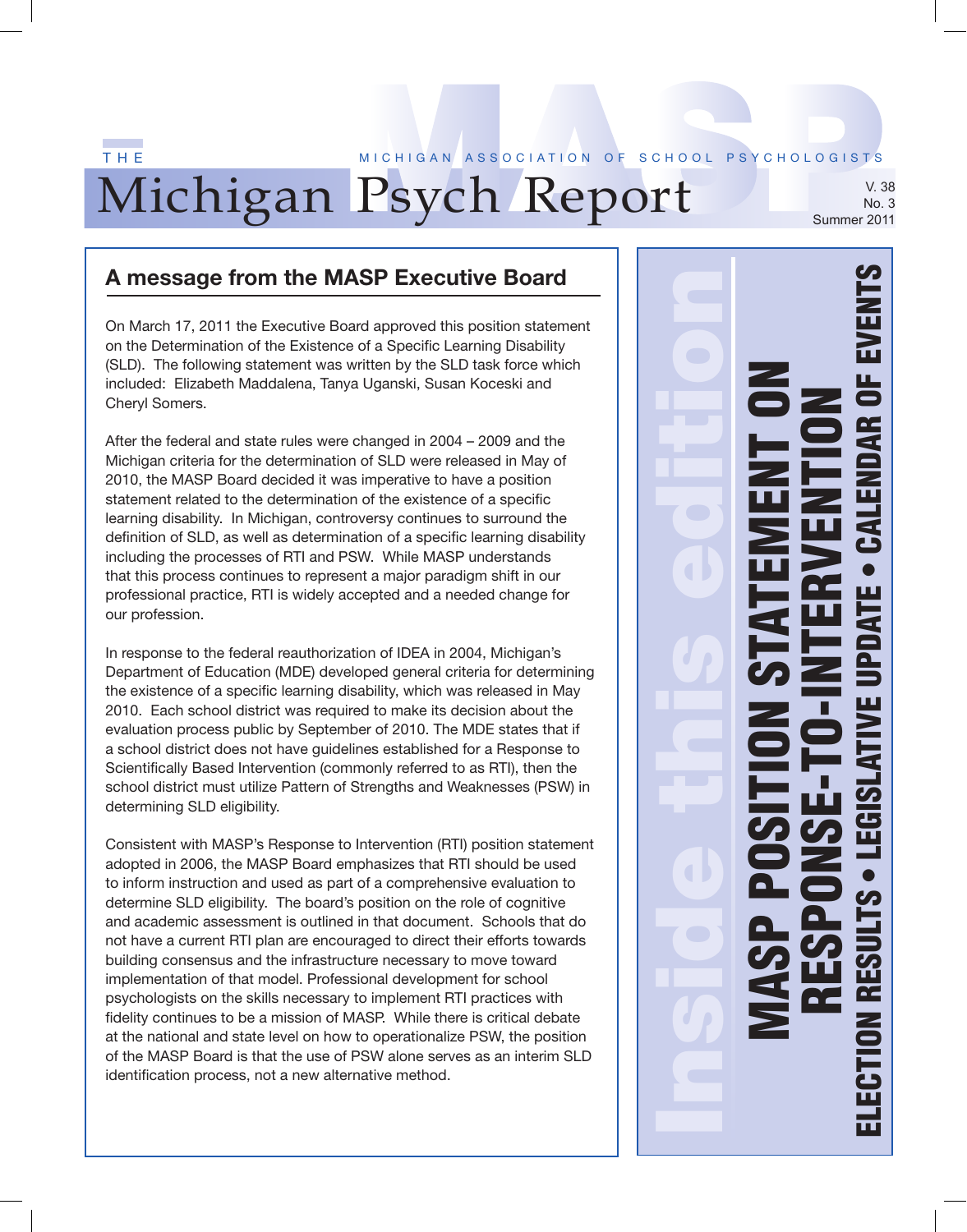#### **MASP Leadership Directory 2010-2011**

**Executive Board**

**President** Rod Teeple rodjteeple@cs.com **Past President** Tracy Hobbs michtkh@yahoo.com **President Elect** OPEN **Secretary** Sharon Dusney dusneys@gcity.k12.mi.us **Treasurer** Sharon Petty sharonmasp@aol.com

#### **Regional Directors**

**Region 1 Director** Sarah Marshall smarshall@diisd.org **Region 2 Director** Elizabeth Maddalena emaddalena@tbaisd.k12.mi.us **Region 3 Director** Tanya Uganski k.uganski@comcast.net **Region 4 Director** Yolanda Mojica yolandamojica@msn.com **Region 5 Director** Melissa Nantais mellisanantais@me.com **Region 6 Director OPEN Region 7 Director** Michelle Showers mshowers@lakeorion.k12.mi.us **Region 8 Director** Shannon Panetta spanetta@cvs.k12.mi.us **Region 9 Director** Jennifer Pohlmann jaj360@aol.com **Region 10 Director** Katie Lamb katiecharboneau@gmail.com **Region 11 Director** Donna Sprague donna.sprague4@gmail.com **Region 12 Director** Susan Templin Wehrenberg whooey@msn.com **Region 13 Director** Therese Allen therese\_allen@yahoo.com

#### **Committee Chairs Legislative Action** Yolanda Mojica **Professional Standards**

Cheryl Somers **Financial Advisory** Sharon Petty **Membership** Katie Williams Katie Lamb (alternate) **Public Info/Communications** Shannon Panetta **Nominations & Elections** Therese Allen **Conferences & Workshops** Paul Robb **Student** Nathan von der Embse **Publications** Donna Sprague **SB-CEUs** David Maxwell **Website** Jason Sines **University Relations** Cheryl Somers/WSU **SEAC Representative** Paul Robb **NASP Delegate** Steve Schwartz **Database Manager** Nancy Korbel

# **MASP POSITION STATEMENT ON**

As adopted 10-28-06

#### **PURPOSE**

In April 2003, the National Association of School Psychologists (NASP) provided recommendations for the reauthorization of the Individuals with Disabilities Education Act (IDEA) related to eligibility determination procedures for students suspected of having a Specific Learning Disability (SLD). In December 2004, the Individuals with Disabilities Education Improvement Act (IDEIA) was signed into law by President Bush. In June 2005 the US Department of Education released the proposed federal regulations accompanying IDEIA for public, comment and in August 2006 the final regulations were released. The Michigan Association of School Psychologists (MASP) formed a committee to review the NASP position statement and the proposed federal regulations with the purpose of making recommendations to the MASP membership and the Michigan Office of Special Education regarding procedures for using Response-to-Intervention (RTI) as an alternative method for SLD identification in Michigan. The following statement provides information and suggestions to Michigan stakeholders (e.g., educators, legislators, parents, students, etc.) to assist in understanding the alternative identification procedures for SLD that are described in the new federal regulations.

#### **PROBLEM STATEMENT**

Twenty years of research on reading and the identification of learning disabilities have cast a spotlight on the problem of poor reading achievement. Nationally, 36% of students have failed to demonstrate mastery of basic reading skills on the 4th grade National Assessment of Educational Progress (NAEP). With the problem of poor reading achievement persisting, there has been a tendency to look to special education as a solution. Although poor reading achievement is often what initially triggers a special education evaluation, poor math and written language skills are also common areas targeted for special education services. At present, national data indicate that SLD eligibility comprises 52% of all special education students. The total number of students identified as learning disabled has increased by 300% since 1976-77. However, making students

eligible for special education has not, in general, accelerated their learning. In fact, local, state and federal data indicate that over time the achievement gap between general education and special education students has grown. Moreover, special education classification is associated with lower graduation rates, increased dropout rates, and significantly poorer life outcomes for special education students when compared to the general student population.

Is it possible that this dramatic increase in the identification of students with learning disabilities is due to an actual increase in the incidence of students with intrinsic learning differences? In reality, ineffective assessment and instructional practices, and the absence of appropriate interventions responsive to student needs have led to early failure becoming entrenched for far too many students. Over-reliance on the IQ-Achievement Discrepancy Model for SLD identification, which has been demonstrated to be both invalid and unreliable in numerous studies over the past two decades, has exacerbated the problem, delaying intervention and distracting educators from focusing on providing appropriate instruction. Is it possible to intervene more effectively to address achievement problems? Yes, implementation of instructionally relevant assessment practices, early intervention, and delivery of research-based instruction aligned with student needs has been demonstrated to help 90-95% of at-risk readers learn to read at average levels (Lyon, 1998). Furthermore, early intervention in writing and math is anticipated to achieve similar improved outcomes. Over the past few years the systematic application of these research-validated methods has come to be known as Response-to-Intervention (RTI). At its core, RTI refers to the systematic application of databased decision-making to instructional planning and delivery with the goal of improving the achievement of all students. The widespread use of RTI models holds the promise of improving educational outcomes for all students. In fact, the underlying principles of RTI such as early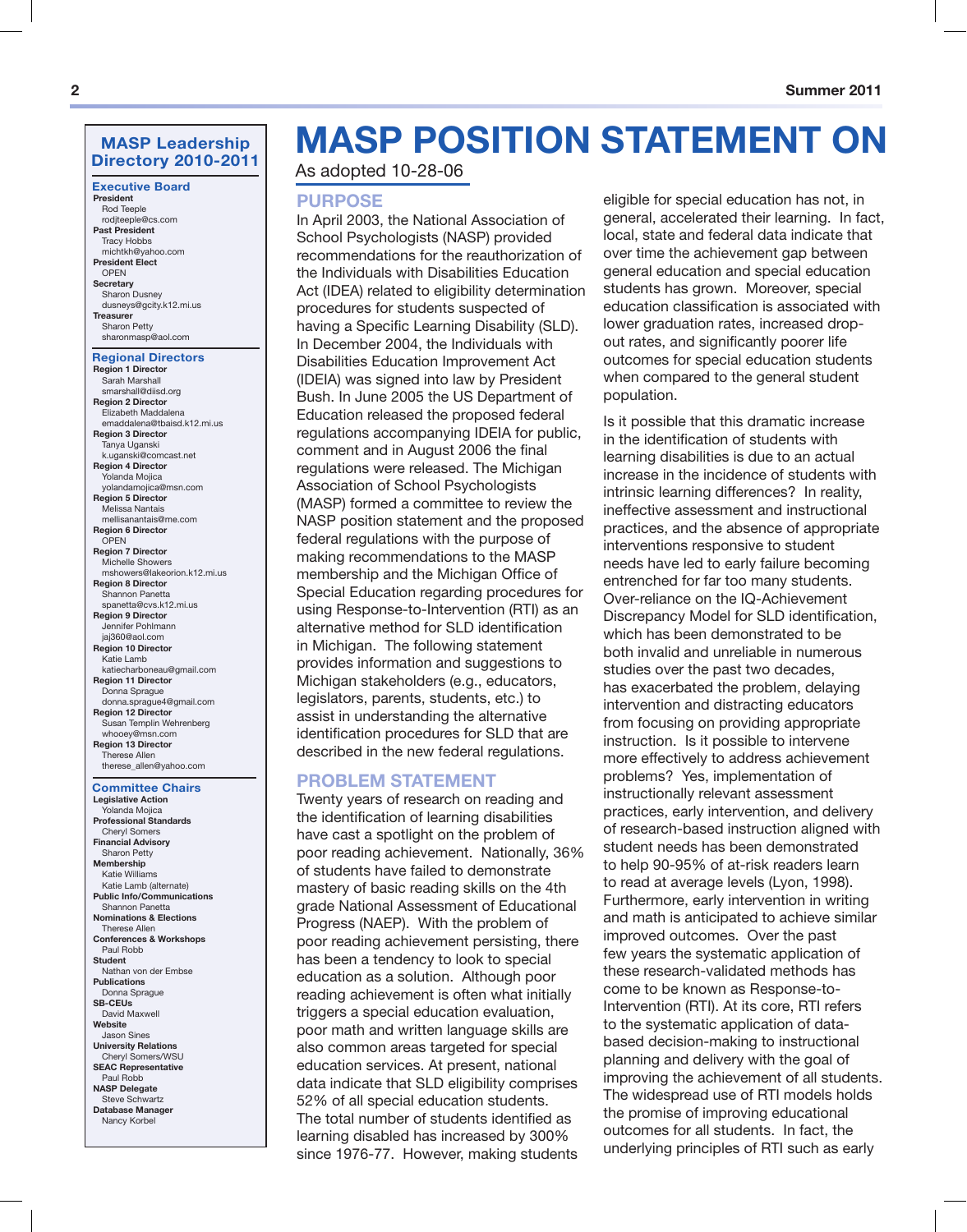# **RESPONSE-TO-INTERVENTION**

intervention, focus on improved academic outcomes, accountability, and use of research-based instruction are strongly embedded in the re-authorizations of both the Elementary and Secondary Education Act (ESEA) of 2002 also known as No Child Left Behind (NCLB) and the Individuals with Disabilities Educational Improvement Act of 2004.

In order to fully appreciate the systemic implications of the RTI movement, it is essential that we view an alternative approach like RTI within the broader context of school reform and school improvement, and not solely as a change in eligibility procedures impacting special educators and a small minority of students. Identification models that incorporate RTI represent a shift towards prevention and improved achievement outcomes for all students. It is clear that this is not a change in policy that can be carried out by making changes in special education rules and procedures alone. To be successful in this transition and in keeping with the spirit of IDEIA, RTI requires the reengineering of both general education and special education support systems in order to provide a single, unified system of support. To achieve unification, administrators, classroom teachers, general education support staff, and special educators such as school psychologists, speech and language teachers, and resource room teachers all have vital roles to play if improved achievement for all students is to be ensured.

#### **KEY PRINCIPLES OF RTI**

#### **Shared Responsibility:**

Historically, special education, general education, and atrisk programs (e.g., Title One) have not been coordinated or aligned to strategically, effectively and efficiently address the continuum of student instructional needs. Traditional special education eligibility determination processes simply transferred responsibility for low achieving students from general to special education with little attention paid to accelerating student achievement. A central tenet of the RTI approach is shared responsibility for student achievement using a three-tiered system of support in which general and special educators collaborate and support one another across all tiers.

#### **Universal Screening Measures Linked to Instruction:**

Universal benchmark assessment facilitates data-based instructional planning that is responsive to the needs of all students. In RTI models assessment procedures are closely aligned with instructional practices, student progress is carefully monitored, and instruction is adjusted at frequent intervals to insure optimal progress toward goal attainment. Over the past few decades, instructionally useful assessment tools such as Curriculum Based Assessment (CBA) and Curriculum Based Measurement (CBM) have been found effective in identifying academic needs and in monitoring student response to instruction. Historically, special education evaluation has been focused primarily on eligibility determination rather than differentiating instruction or predicting response to

intervention.

#### **Program Evaluation:**

School-wide and grade-level data is used to evaluate instructional effectiveness. The goal is that at least 80% of all students will meet grade-level expectations in response to effective general education instruction; that no more than 15% of students should require supplemental Tier 2 intervention, and that no more than 5% of students should require intensive Tier 3 intervention. When general instruction fails to achieve these criteria of effectiveness, the first priority is for the quality of Tier 1 instruction to be re-examined and core instructional strategies altered to achieve improved results.

#### **Early Intervention:**

Traditionally, academic interventions have been poorly matched to student needs, poorly implemented and monitored, and too often delayed until third grade or later when referrals to special education are typically initiated. Research demonstrates that the longer a student is off track from meeting grade level benchmarks, the more difficult it is to close the gap. In RTI models, children who are at-risk for academic problems may be identified as early as kindergarten. As a result, instruction may be adjusted and supplemented early on. This approach has proven to be effective in raising student achievement and in decreasing the need for long-term special education placements.

#### **ESSENTIAL INGREDIENTS OF RTI**

**1.** Multi-Tiered Continuum of Support. RTI is most often accomplished through implementation of a three-tiered service delivery model. A description of the three tiers is provided in the next section.

**2.** Problem-Solving Process. Application of a systematic problem-solving process (which includes problem identification, problem analysis, instruction / intervention planning, and monitoring and adjustment stages) is implemented at each tier of support.

**3.** Systematic Implementation. Transitioning to this model requires the gradual, step-by-step implementation of new assessment procedures, data-based instructional decisionmaking, and new roles for staff. These changes must be accomplished within the context of adequate administrative support, professional development, and coaching, which are required to support a smooth transition to a new service delivery model.

**4.** Professional Development. Ongoing professional development is a key to successful system change. At a minimum professional development should address: a) the theoretical and scientific rationale for moving toward a response-to-intervention model, b) training in new assessment procedures for screening, monitoring and evaluating student response to instruction, c) methods for conducting problem analyses and planning interventions, d) research-based intervention strategies, and e) data-based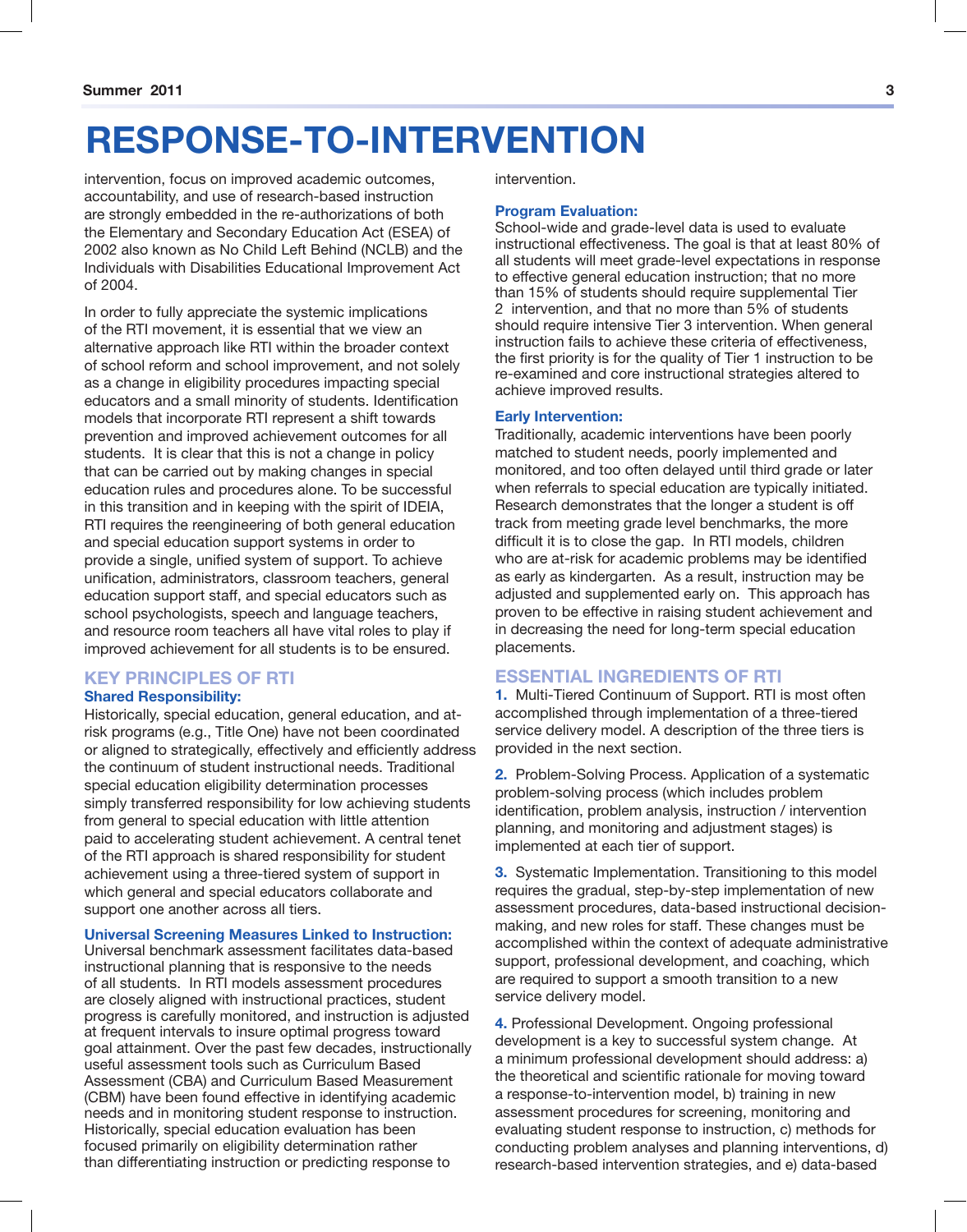program monitoring, evaluation and review. Professional development activities must be ongoing, linked to the school improvement plan and goals, and informed by the knowledge, skills, and beliefs of the participants.

**5.** Universal Screening. Universal screening of all students is the shared responsibility of general and special educators. Screening should be phased in at the elementary level (K-5) and should occur three times per year. The screening measures employed must be valid, reliable, and predictive of important literacy and math outcomes.

**6.** Progress-monitoring. Depending on the intensity of student difficulties and the services provided, progress monitoring will occur at more frequent intervals. In addition to the universal screening of all students in Tier One three times a year, students receiving Tier Two supplemental instruction should be progress-monitored at least biweekly, while students receiving intensive Tier Three interventions should be progress-monitored at least weekly for the duration of the intervention.

**7.** Scientifically Based Core Curriculum. While there is no one curriculum or instructional methodology that meets the needs of all students, evaluation of the effectiveness of core curricula is a fundamental principle of RTI. The systematic review of benchmark data collected on all children will guide districts in evaluating current curriculum, in identifying core instructional program strengths and weaknesses, and enable timely adjustment of the instructional program to better address student needs.

**8.** Research-based Interventions. Selection of instructional strategies, modifications and supplemental interventions should be based on empirical research studies in which these instructional strategies have demonstrated positive effects on student outcomes. Interventions should be selected to meet identified student needs and monitored to evaluate treatment fidelity and effectiveness for individual students.

#### **DESCRIPTION of the THREE-TIERED MODEL**

**Tier 1:** Core Instructional Program: High quality instructional and behavioral supports for all students is provided and continuously monitored for effectiveness. Core instruction is informed by a system-wide problem-solving process that assures continuous improvement.

#### **Assessment:**

Universal screening for all students three times a year. Ongoing, curriculum-based measurement of academic skills is an essential component of high-quality instruction. Systematic evaluation and review of the core instructional program is essential for maximum effectiveness to be achieved.

#### **Instructional Focus:**

 Implementation of research-based core instructional program. Data-based instructional planning and adjustment of instructional components to meet the needs of all

students, including students who may be receiving special services. Adjustments to the core instructional program may include the following: flexible grouping for differentiated instruction, accommodations and modifications to promote attainment of general curriculum benchmarks, allocation of adequate time and intensity of instruction in essential components of the core instructional program.

#### **Roles for Staff:**

Administration of screening assessments, data entry, data summarization and analysis, grade-level meetings, coaching, consultation, systems-level problem-solving (at school, grade, and classroom levels). Assessment and interventions are delivered in general education by either general education or special education staff (or both). Participation in professional development is based on priorities identified in the data analysis.

#### **Roles for School Psychologists:**

Involvement in universal screening of all students, including training staff on screening measures, organizing school wide assessment procedures, creating assessment probes, collecting data to create local norms, aggregating and plotting data, collaborating with pre-referral intervention teams to determine which students need additional screening, participating in instructional consultation meetings to align instruction with student need, designing individual academic and social interventions and providing professional development on universal supports for general education teachers.

**Tier 2:** Strategic Instruction: A group-level problemsolving process which addresses the needs of students who are likely to fail in meeting grade level expectations when provided with the core instructional program alone. Curriculum-based measures are used to form flexible groups of students with similar instructional needs who receive additional targeted interventions. Students receiving this additional support may or may not continue to need supplemental instruction in the future.

**Assessment:** In addition to benchmark screening assessments, there is more frequent progress monitoring and charting of student response to the instructional intervention (e.g., weekly / biweekly). Specific goals are established, progress toward goals is carefully monitored, and adjustments are made based on student response. At decision points (usually following the collection of three to five data points), data is examined to determine whether the instruction is appropriately targeted, delivered with integrity, at the appropriate level of intensity, and of adequate duration.

#### **Instructional Focus:**

Supplemental instruction, in addition to the core program, that is targeted to address specific learning needs and/or deficits of smaller groups of students. The intention is that supplemental instruction will be time-limited (10-12 weeks),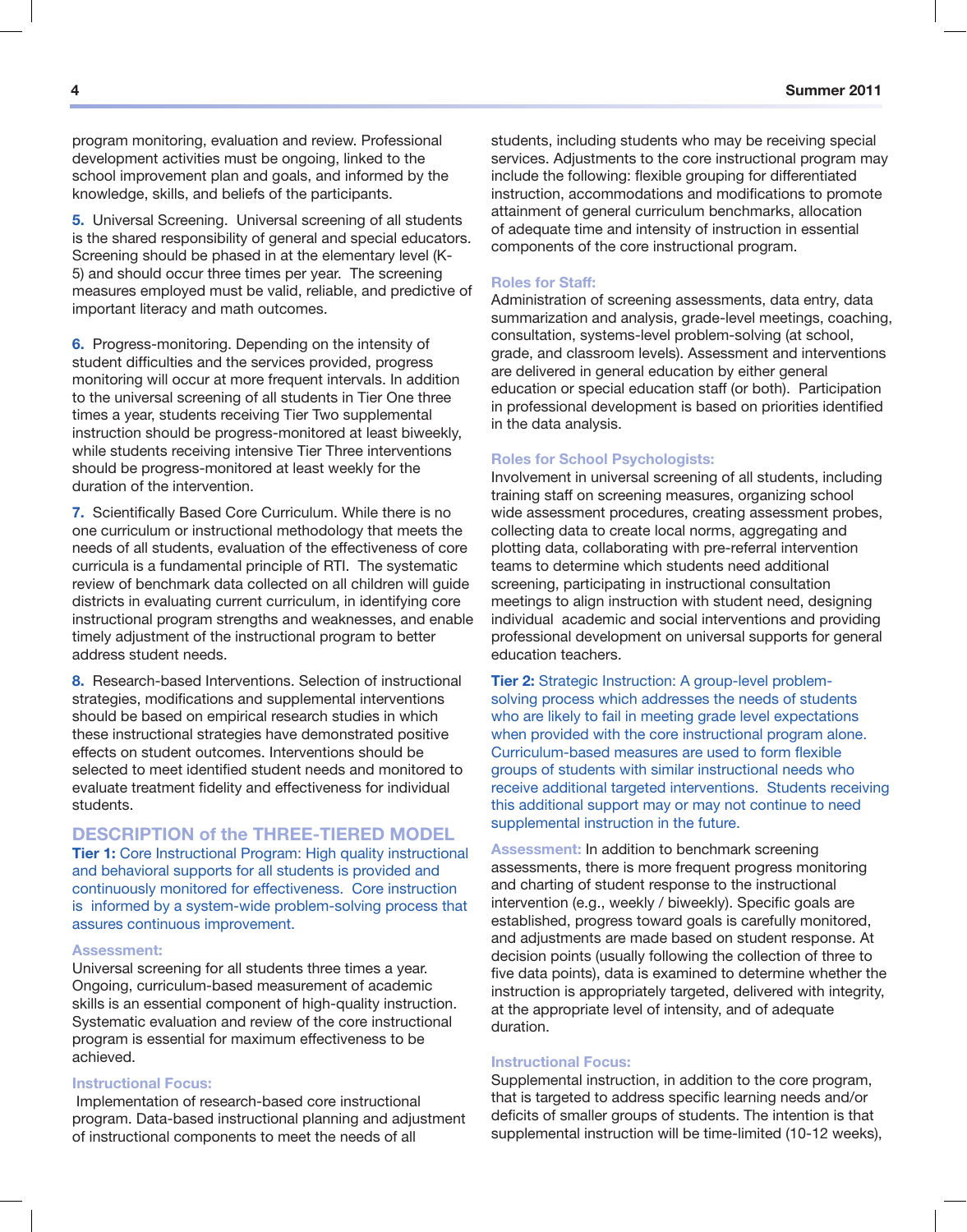with the goals of both accelerating student learning to meet grade level benchmarks, and maintaining academic gains upon return to the core instructional program without support.

#### **Roles for Staff:**

Intervention, coaching, consultation, assessment of the instructional environment, data review, evaluation of student response-to-intervention, instructional problem-solving, and program evaluation. Assessments and interventions may be delivered by either general education or special education staff (or both).

#### **Roles for School Psychologists:**

Provide instructional consultation for smaller groups of students on behavioral and academic concerns interfering with academic progress; develop and evaluate targeted interventions for students not achieving at benchmark levels; orchestrate progress monitoring, data plotting, and evaluation of effectiveness of interventions; design modifications to ineffective interventions; utilize targeted diagnostic assessment tools for the purpose of aiding in intervention development.

**Tier 3:** Individualized Instructional Intervention: A student-focused problem-solving process resulting in the development of an individualized, instructional intervention plan. Evaluation of the student's response to the intervention may be the first step in determining eligibility for special education services.

#### **Assessment:**

Rigorous progress-monitoring (e.g., weekly). Additional data are collected as needed in order to plan and adjust instruction. Additional assessment may be conducted to identify potential targets for instruction and the instructional conditions which promote learning. (e.g. direct observation of the student in the learning environment, pre-requisite skills, prior knowledge, academic task analysis). This process may be considered part of a comprehensive evaluation to determine the need for special education services. Traditional evaluation procedures (intelligence tests, norm-referenced achievement tests) may not be required unless deemed necessary by the IEP team to rule out other possible causal conditions or identify deficit areas in need of further investigation prior to instructional planning.

#### **Instructional Focus:**

Intensive (1:1 to 1:3), systematic, specialized instruction is provided and adjusted when progress monitoring indicates poor response. Diagnostic teaching and informal assessment data may be needed to further inform and/or refine the instruction.

#### **Roles for Staff:**

Rigorous progress-monitoring and diagnostic teaching. The instruction is most often delivered by a highly trained special educator with the goal of accelerating learning such that the student meets grade level benchmarks.

#### **Roles for School Psychologists:**

Design and consult on individualized instructional interventions using diagnostic evaluations or diagnostic teaching to determine the need for more intensive supports. May include formal assessment, including use of standardized measures, and informal curriculum based measures with a continued focus on monitoring programs, and modifying curriculum and instructional environments for those children now receiving the most intensive remediation.

#### **MOVEMENT THROUGH THE TIERS OF SUPPORT**

In the Three-Tiered Model, students receive services in a flexible way using data to guide decisions. Entrance and exit criteria for interventions in each tier should be predetermined and based on a combination of researchbased criteria predicting future academic success and local curriculum benchmark assessments. The use of local norms to guide decision-making can ensure that resources are allocated appropriately to those students with the greatest needs.

Considerations for increasing or decreasing the intensity of interventions include the student's age, severity of the deficits (breadth and depth) in the students' performance relative to their peers, the intensity of the intervention needed to make progress, the rate of progress that the student is making toward his/her goals, and the alignment of the intervention with the student's needs. Due to the diversity of student learning needs in schools across the state, the three tiers should be considered a framework, not a blueprint requiring all schools to have identical plans. Each school will have the flexibility to shape their implementation of the model based on the reallocation of available resources and the need to be responsive to local student learning characteristics.

#### **THE SCHOOL PSYCHOLOGISTS' ROLE IN RTI MODELS**

School psychologists have specialized training and skills in areas such as: psychological and educational assessment, data and statistical analysis, behavior and learning principles, consultation, and problem-solving processes which uniquely prepare them to play important roles in data-based decision-making, intervention planning, and program evaluation. Many school psychologists have developed expertise, by virtue of their graduate training and field experience, which has prepared them to serve in a variety of assessment, intervention, consultative and leadership roles that are essential to the successful implementation of RTI models of service delivery.

Comments about "traditional assessment": Historically, the use of IQ tests for the purpose of instructional planning has not been empirically validated by research (Merrell, Ervin, & Gimpel, 2006). However, others argue that specific components of intelligence tests that address cognitive factors such as memory, attentiveness, and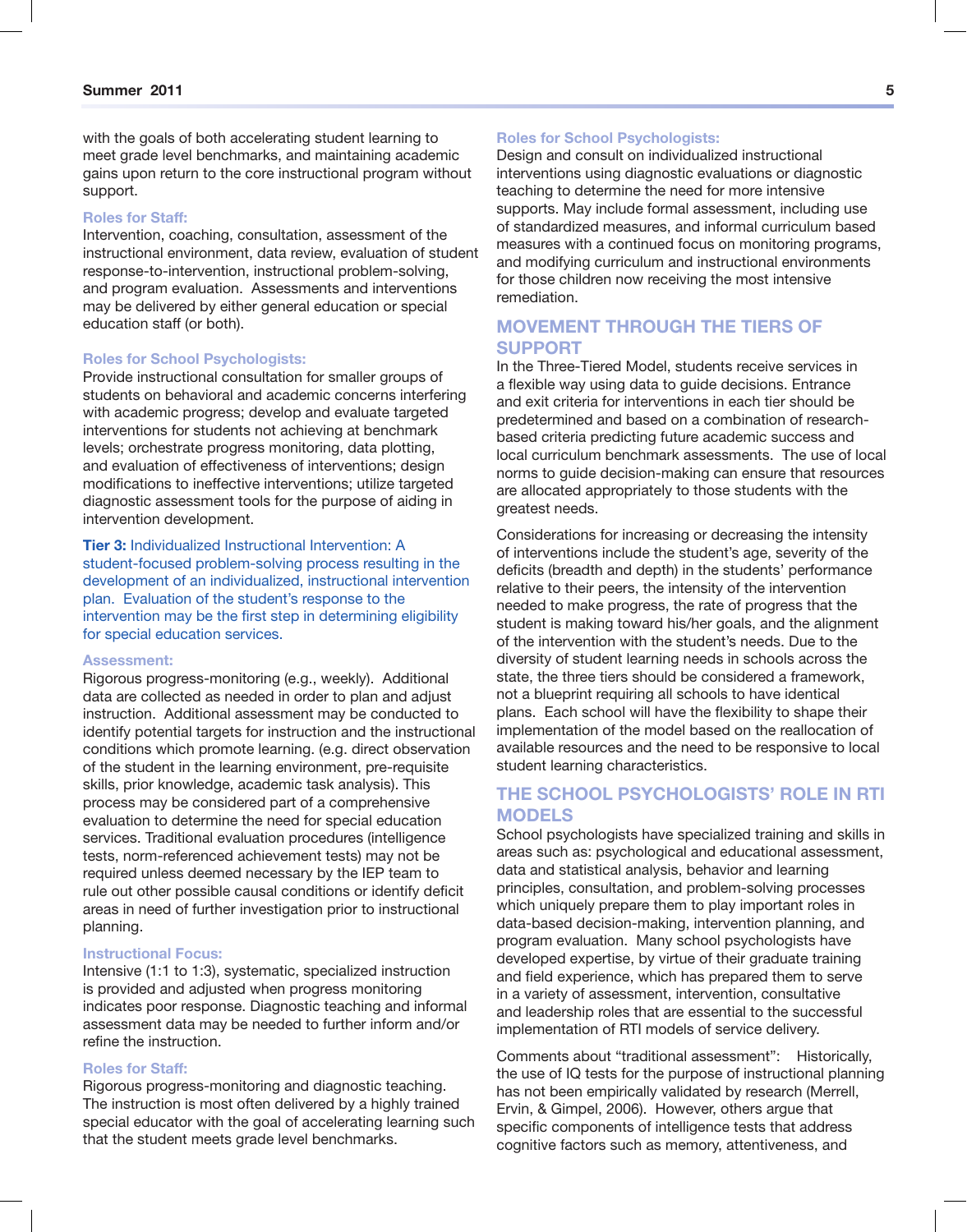verbal reasoning may be helpful in planning instructional intervention. School psychologists are encouraged to: reserve individual norm-referenced evaluation for students who are resistant to intervention, and use a variety of assessment instruments with empirically demonstrated links to instruction which are intended to strengthen and validate hypotheses about instructional programming needs. School psychologists' roles are varied across the state; however, adoption of a problem-solving approach (e.g., as outlined by Merrell et al., 2006) is most strongly recommended. By using a problem-solving approach, school psychologists will move away from the standard "test and place" role and toward roles as consultants and interventionists who solve problems related to learning.

In summary, roles for School Psychologists may include:

#### **Co-teaching:**

Working with general educators to provide behavioral and academic interventions.

#### **Coaching:**

Working collaboratively with interventionists (teachers, instructional aides) to improve instructional delivery with content, pacing, and group management.

#### **Data Mentoring:**

Helping educators effectively use data to judge effectiveness of core curriculum and to facilitate effective problem-solving for small groups and individual students.

#### **Instructional Consultation:**

Using expertise related to: student engagement, curriculum variables and learning principles to design and evaluate the integrity of interventions.

#### **Professional Development:**

Providing training and ongoing professional development on essential tools used to identify and intervene to address student risk status.

#### **Program Evaluation:**

Helping educators evaluate the overall effectiveness of instructional programs in meeting diverse student needs.

#### **Individual Student Evaluation:**

Individual evaluations of students who are slow responders to intervention in order to gather additional information to facilitate instructional planning.

#### **RECOMMENDED GUIDELINES FOR THE DETERMINATION OF SPECIAL EDUCATION ELIGIBILITY FOR SPECIFIC LEARNING DISABILITIES**

The IEP Team, when designing or conducting evaluations, or making determinations about eligibility for special education as a student with a specific learning disability, shall include certified professionals with the requisite

training and skills to analyze the child's suspected learning problems and assess conditions in the environment that hinder or promote learning (e.g., school psychologist, special education teacher, social worker, speech and language pathologist).

If a student has been provided appropriate researchbased instruction in the regular education setting and there is data-based documentation of repeated assessment of achievement at regular intervals, the IEP team may consider a student as a student with a learning disability if the student meets all of the following criteria:

**a)** The student persistently fails to meet state or district grade level expectations and benchmarks in the area of suspected disability as measured on repeated assessments. Some students with disabilities may pass grade level or state assessments but only with the assistance of an individualized accommodation plan. Students who meet grade level expectations under these conditions may or may not be excluded from special education eligibility.

**b)** Academic achievement is significantly below that which is expected when compared to the performance of local peers and measured using rigorous progressmonitoring tools with established reliability and validity. For example, some educational agencies have suggested using a percentile rank cut score based on local norms to determine significant academic achievement discrepancies (e.g., 10th percentile and below). These examples are based on discrepancies from the local norm for grade-level performance without reference to an assessment of the student's ability level (i.e., IQ).

**c)** Rate of learning, determined by the slope of the student's achievement growth line, is significantly less than the average of local grade level peers. In addition, the rate of acquisition of learning is not likely to increase and be sustained without special education intervention.

**d)** The student demonstrates lack of response to researchbased interventions that are targeted to the individual student's specific needs and are delivered with integrity for a substantial period of time (typically, one year with intervention trials at both Tier 2 and Tier 3); however, extreme discrepancies in achievement and rate of progress may necessitate more rapid movement through the tiers and implementation of intensive interventions over a shorter period of time with more frequent monitoring and targeted diagnostic assessment. Delivered with integrity means that the intervention was implemented following a regular schedule, attendance was documented, student progress was measured repeatedly, and other students within the setting demonstrated adequate progress when exposed to the same or similar interventions.

**e)** There is evidence that access to and progress in the general education curriculum is not possible without the provision of special education intervention, support, accommodations, or modifications.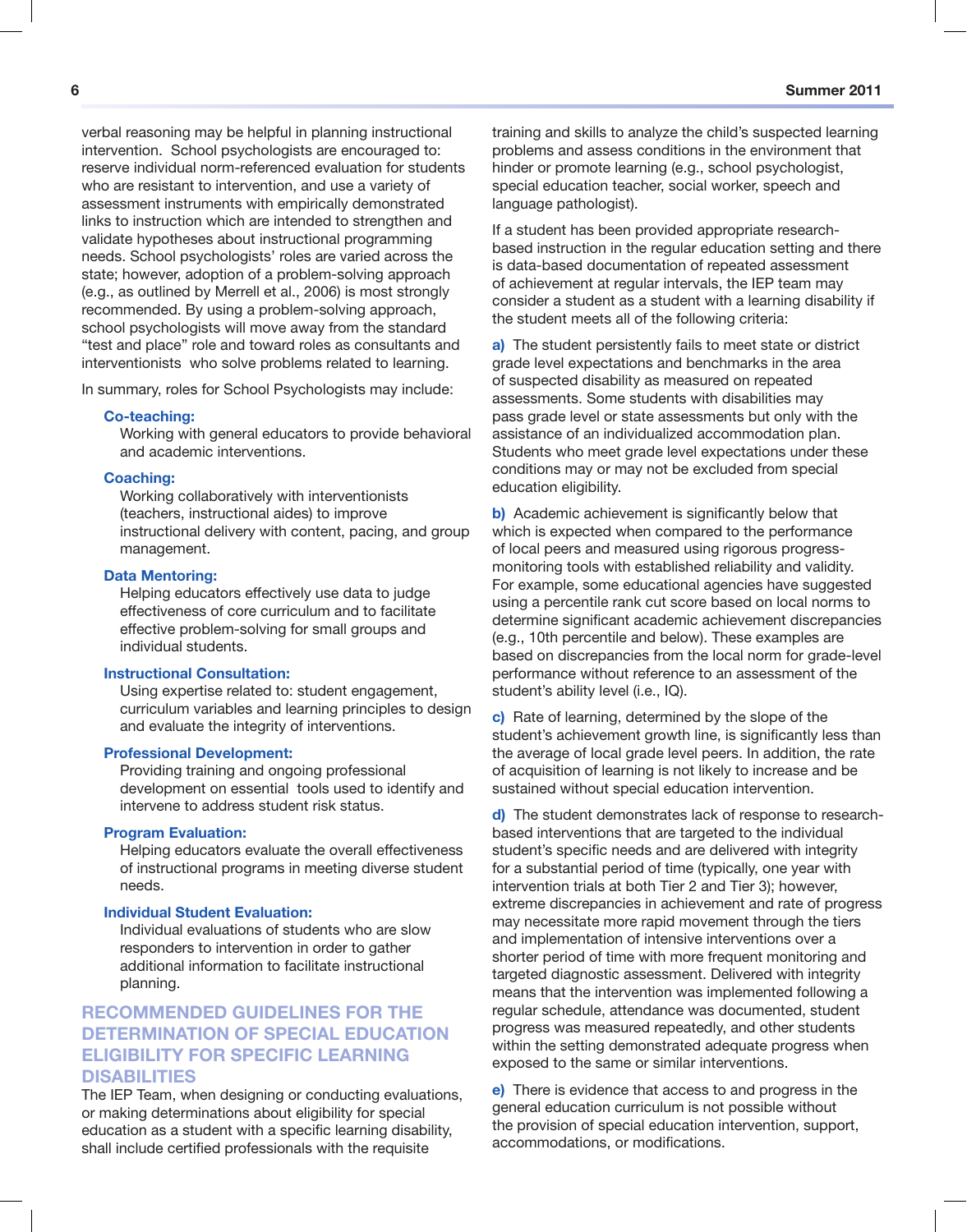L

**f)** The student's achievement deficits are not primarily the result of his/her status as an English Language Learner, or another disability or condition, such as: Cognitive Impairment, Emotional Impairment, Autistic Spectrum Disorder, Physical Impairment, Visual Impairment, Hearing Impairment, or Other Health Impairment.

Note: The information gleaned from using the responseto-intervention framework described here may also help inform the provision of instruction and accommodations for students with disabilities other than specific learning disabilities.

#### **RTI AND INDIVIDUAL EVALUATION REQUIREMENTS**

As in IDEA 97, the 2004 reauthorization of IDEA includes the following language (verbatim from the act) on full and individual evaluation requirements (300.301 – 300.306).

#### **The IEP Team … must-**

1) Review existing evaluation data on the child, including-

- i Evaluation and information provided by the parents of the child;
- ii Current classroom-based assessments and observations; and
- iii Observations by teachers and related services providers

2) On the basis of that review, and input from the child's parents, identify what additional data, if any, are needed to determine-

- i (A) Whether the child is a child with a disability… and the educational needs of the child; (B) In case of a reevaluation… whether the child continues to have a disability, and the educational needs of the child;
- ii The present levels of academic achievement and related developmental needs of the child;
- iii (A) Whether the child needs special education and related services; or

 (B) In the case of a reevaluation of a child, whether the child continues to need special education and related services;

iv Whether any additions or modifications to special educational and related services are needed to meet annual goals set out in the IEP and to participate as appropriate, in the general education curriculum.

IDEA 2004 empowers the IEP Team to individualize the evaluation of each and every child. In so doing the team must consider information from the parent, classroom-based assessments and direct observations of the student in the learning environment. In most cases, a rigorous, data-based evaluation of a student's response to intervention would

provide all of the data that is required by law.

It is left to the discretion of the IEP Team to determine what additional assessments, if any, are needed to:

- **1)** identify, design or refine interventions intended to resolve the presenting problem,
- **2)** establish instructional targets and goals for the student,
- **3)** determine if the level of intervention needed requires the provision of special education services,
- **4)** develop an individualized plan of service, which allows the child to progress toward IEP goals, and provides access to accommodations needed to participate and progress in the general education curriculum.

Within a RTI problem-solving model, emotional, behavioral, language, and/or cultural factors affecting learning are considered, impediments to learning are assessed, targeted for intervention, and monitored for improvement. When such conditions do not improve, additional informal, formal and comprehensive evaluation may be necessary to improve our understanding of how these variables impact student performance. For instance, additional assessments, intervention or data may be required to address multiple causes of the student's poor achievement (adaptive behavior, cognitive assessments, behavioral rating scales, social history information, Functional Behavioral Assessment (FBA), Behavioral Intervention Plan (BIP), language based measures, assessment of primary language, attendance history, etc.). Evaluation teams may choose to use formal IQ tests when there is a suspicion of cognitive impairment or other cognitive difficulties affecting learning.

#### **IMPLEMENTATION RECOMMENDATIONS: WHERE CAN WE START?**

Regardless of the release of federal regulations and the State of Michigan Rules and Regulations, LEAs who intend to move toward RTI will require long-term planning, intensive and systematic staff development, and a collaborative relationship between general and special education from the start. Identification models that incorporate RTI represent a shift towards prevention and improved achievement outcomes for all students in which school psychologists and all educators will have new roles to play. Systems change initiatives such as RTI must be embedded in school-wide and district-wide school improvement and strategic planning efforts in order to be sustained.

#### **The following steps are recommended as prerequisites to RTI implementation by LEAs:**

• Central administration, building principals, general education teachers, and special education personnel need to formalize their commitment to working collaboratively toward systemic change. In order to move towards an RTI model for service delivery, local administration must agree to re-engineer previously uncoordinated student support systems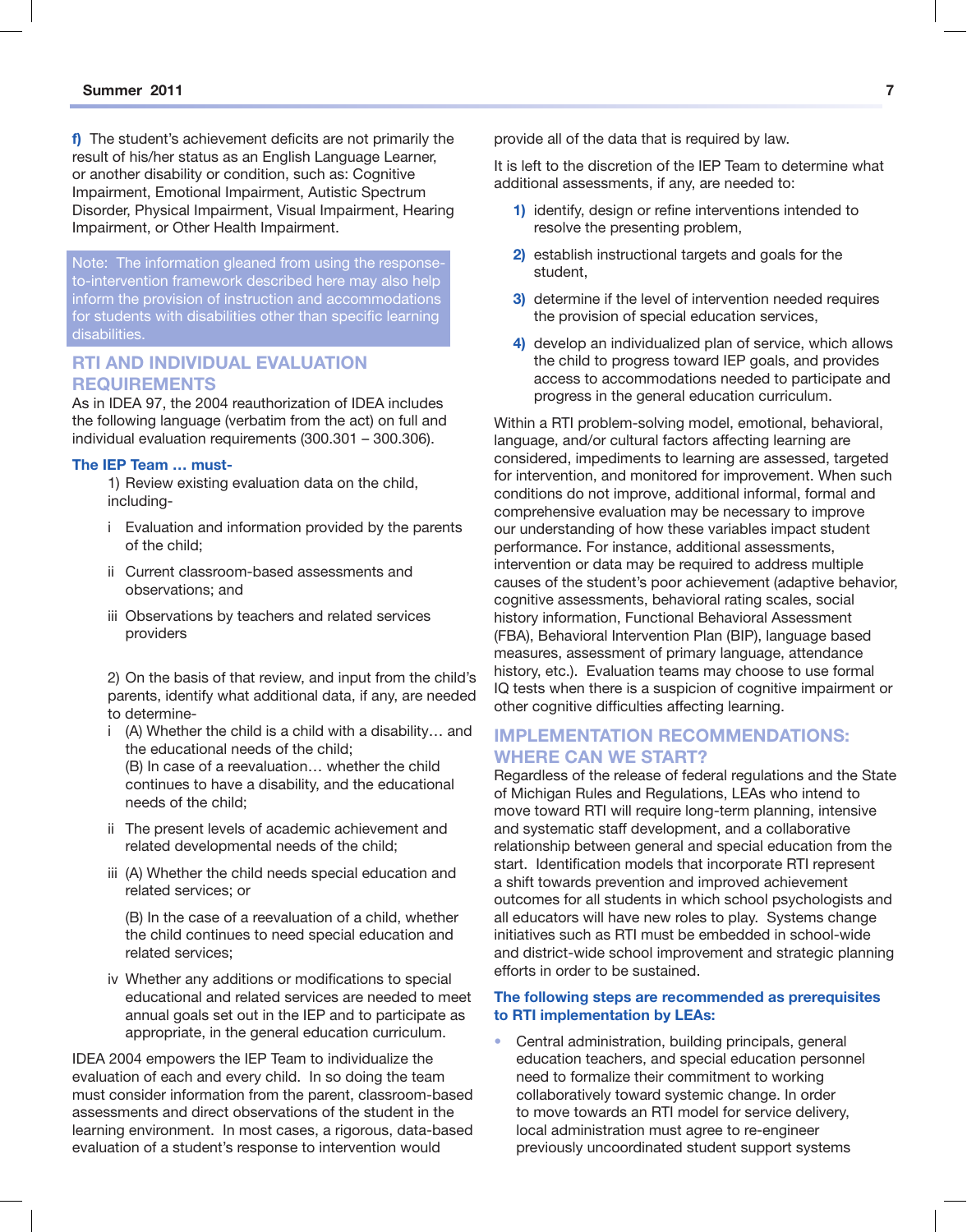(General Education, Title One, ELL Services, and Special Education) in order to align these systems both structurally and financially to achieve effective coordination of instruction and services. Such an effort requires significant planning, preparation and collaboration between departments.

- At a minimum, a five-year plan for RTI implementation needs to be developed, beginning with the primary grades (K-2), and gradually phasing in additional grade levels step-by-step. Planning should include: databased evaluation of core instruction, implementation of universal screening for academics, standardization of decisions rules, development of more effective teaming processes, establishing implementation standards, redefinition of staff roles, and establishing effective internal/external review processes.
- LEAs may wish to develop RTI pilot sites as working models of research-based practice and training centers developing the skilled professionals needed for the broader implementation of RTI district-wide. A training of trainer's model may be useful in disseminating the knowledge and skills required for more widespread implementation of RTI in a district.
- LEAs should establish special education assessment review committees to examine existing initial and reevaluation assessment practices to assure that assessment activities are aligned with instructional goals and sensitive to student academic growth. Assessment practices must be both effective and efficient. Ineffective and inefficient practices must be discarded. Only those practices that are proven to enhance student achievement should be continued. Changes in the requirements for assessment articulated in IDEA 1997 and IDEA 2004 not only permit but also strongly encourage the movement towards more functional assessment practices directly linked to the student's progress in the general curriculum. Assessment focused exclusively on the re-determination of special education eligibility in the absence of a comprehensive review of student response to special education programs and services is an ineffective use of valuable time and resources which could be used much more effectively to improve student achievement. Time is our most valuable resource.

#### **FREQUENTLY ASKED QUESTIONS**

• Do special education timelines apply? When RTI is adopted by the school, assessments and interventions are available to all students. Students in need of Tier Two interventions are students suspected of low achievement, not students suspected of having a learning disability; therefore, due process timelines are not invoked. See Federal Regulations 300.302 entitled, "Screening for instructional purposes is not evaluation" which states that "the screening of a student by a teacher or specialist to determine appropriate instructional strategies for

curriculum implementation shall not be considered to be an evaluation for eligibility for special education and related services."

- When is parental consent needed? Parents should be kept informed on a regular basis about the provision of general education interventions that occur as a part of a general program. When students participate in Tier Two or Tier Three Interventions, especially when removed from general classroom instruction, parent notification and involvement in decision making is appropriate, and in fact, encouraged. The school team may seek to explain to them the process and potential benefit of using an RTI framework for addressing their child's difficulties and report back to parents on their child's progress. Parents have the right to object to additional interventions offered as a part of the school's general program. However, if a parent or teacher requests a comprehensive evaluation for a handicapping condition, this request must be honored consistent with the Michigan Administrative Rules governing Special Education.
- How will transient students be addressed? RTI is especially applicable for students who frequently move. Such students will be quickly identified via universal screening. Low achieving students may be immediately placed in intervention, eliminating delays due to lengthy referral and evaluation processes, and decreasing the probability of over-identification of students for special education. When such students fail to make adequate progress in response to quality interventions, then a problem-solving process is initiated.
- What about Math, Writing and the content areas? The principles of RTI have been applied systematically to address student needs in math, writing and the content areas. At present, however, there is less accumulated research on the system-wide use of screening and assessment tools linked to the critical skills and big ideas of instruction in math, writing and the content areas. However, more research in these areas is being reported every day.

#### **FINAL COMMENTS**

This paper has attempted to address the most salient issues related to RTI and learning disability eligibility in special education, while staying true to the original request from the MASP Board for a position statement on the topic and the space constraints that this format entails. This paper is not intended to be a comprehensive review of the literature, nor is it intended to supply answers to myriad implementation questions and concerns that might arise. The committee did review all feedback submitted to MASP through the public comment period, and it incorporated the ideas, comments, and suggestions that were consistent with prevailing research and served to improve the clarity of this paper. We would like to thank all those individuals who submitted thoughtful suggestions because those suggestions led to significant revisions of the document.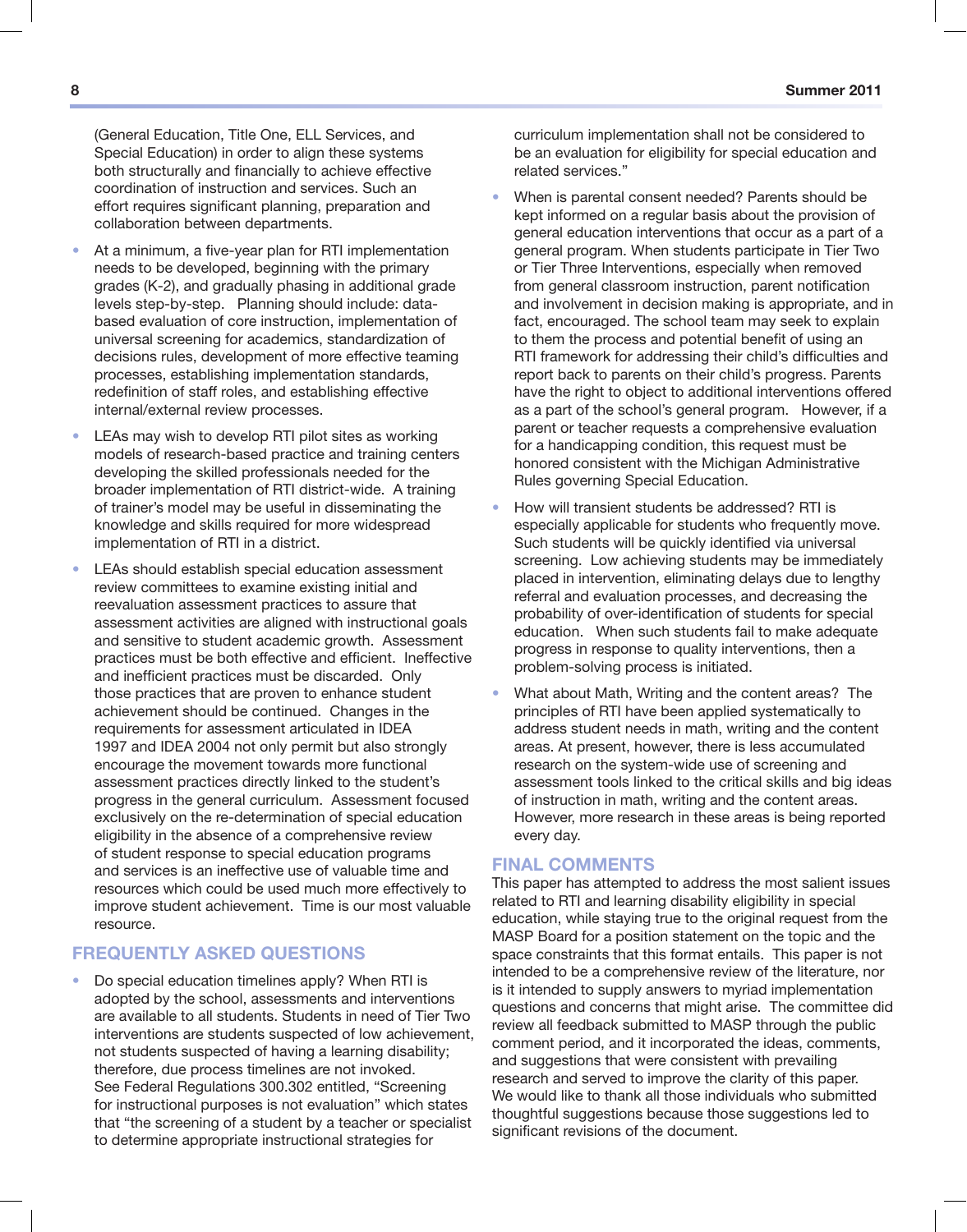#### **Principal Authors**

William Barley, Oakland Schools Sara Bolt, Michigan State University Susan M. Greathouse, Oakland Schools

#### **Reviewers**

Janet Armil, Birmingham School District Robert Michalski, Utica Community Schools Meghan, Caswell, Student, Central Michigan University Yolanda Mojica, Flint Community Schools Vivian Dermyer, Marquette Area Public Schools Rod Teeple, Muskegon Public Schools Mike Hixson, Central Michigan University Paul Robb, Clare-Gladwin RESD Bob Hove, Shiawassee RESD Steve Schwartz, Farmington School District

Patricia Hughes, Student, Wayne State University Cheryl Somers, Wayne State University Lisa Khoury, Grosse Pointe School District Jim Somers, Lansing Public Schools Ian Levine, Lansing Public Schools Todd Symington, Farmington School District Linda Maier, Wyandotte Public Schools Katie Williams, Birmingham School District Beryl McHenry, Lenawee Intermediate Schools

#### **References**

Batsche, G., Elliott, J., Graden, J., Grimes, J., Kovaleski, J., Prasse, D., et al. (2005). Response to Intervention: Policy Considerations and Implementation. Alexandria, VA: National Association of State Directors of Special **Education** 

Lyon, G.R., Fletcher, J.M., Shaywitz, S.E., Shaywitz, B.A., Wood, F.B., Schulte, A., & Olson, R. (2000). Learning disabilities: An evidence based conceptualization. Paper presented at the Rethinking Special Education for a New Century Conference, Washington, DC.

Fletcher, J.M., Coulter, A.W., Reschly, D.J., & Vaughn, S. (2004). Alternative approaches to the definition and identification of learning disabilities: Some questions and answers. Annals of Dyslexia, 54(2), 304-332.

Merrell, K. W., Ervin, R. A., & Gimpel, G. A. (2006). School psychology for the 21st century: Foundations and practices. New York, NY: Guilford Press.

National Institute of Child Health and Human Development (1999). Overview of Reading and Literacy Initiatives: Testimony of G. Reid Lyon. From: http://www. nichd.nih.gov/publications/pubs/jeffords.htm

National Institute of Child Health and Human Development. (2000). Report of the National Reading Panel Teaching Children to Read: An evidence-based assessment of the scientific research literature on reading and its implications for reading instruction (NIH Publication No. 00-4769). Washington, DC: U.S. Government Printing Office.

Stanovich, K. E. (2005). The future of a mistake: Will discrepancy measurement continue to make the learning disabilities field a pseudoscience? Learning Disabilities Quarterly, 28(2), 103-106.

Tilly II, W.D., Reschly, D.J., Grimes, J.P. (1999). Disability determination in problem-solving system: Conceptual foundations and critical components. In Special Education in Transition: Functional assessment and noncategorical programming. Longmont, CO: Sopris West.

Tilly II, W. D. (2002). Best practices in school psychology as a problem-solving enterprise. In A. Thomas & J. Grimes (Eds.), Best practices in school psychology: IV (Vol. 1, pp. 21-36). Bethesda, MD: National Association of School Psychologists.

Vaughn, S. & Fuchs, L.S. (2003). Redefining learning disabilities as inadequate response to instruction: The promise and potential problems. Learning Disabilities Policy and Practice, 18(3). 137-147.

Vellutino, F., Scanlon, D., et al (1996) Cognitive profiles of difficult-to-remediate and readily remediated poor readers: … Journal of Educational Psychology, 88, 601- 638.

Additional Sources of Information

National Center on Student Progress Monitoring. http://www.studentprogress.org/

National Research Center on Learning Disabilities. http://www.nrcld.org/research/rti.shtml

http://www.ode.state.or.us/initiatives/idea/ orrtitreadinesschecklist.doc

http://www.ode.state.or.us/search/results/?id=319.

What Works Clearinghouse. (n.d.). Curriculum based interventions for increasing k-12 math achievement. From http://www.whatworks.ed.gov/Products/ BrowseByLatestReportsResults.asp?EvidenceRptI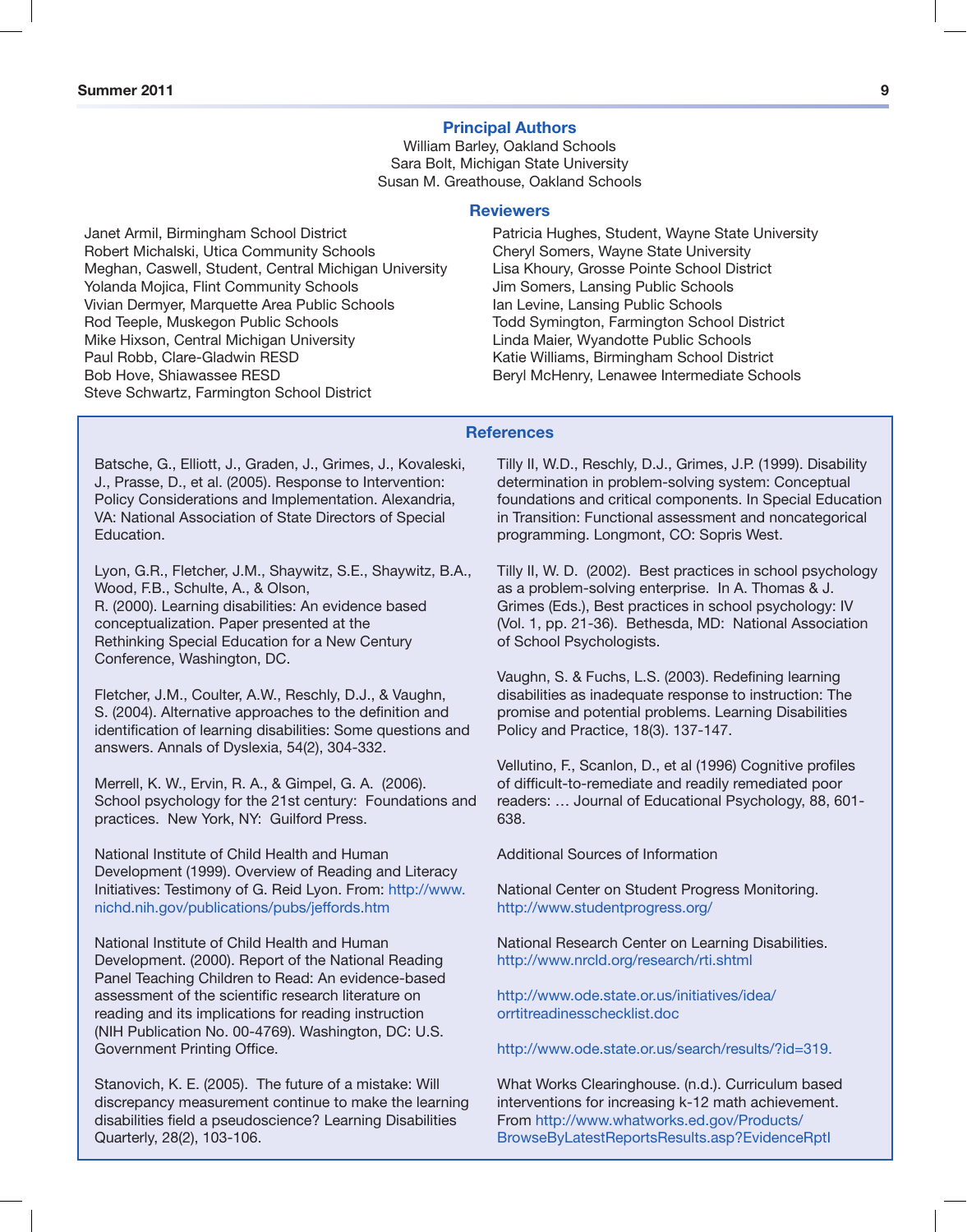## MASP Legislative Update

*By Ellen Hoekstra, Capitol Services, Inc.*

#### **School Aid Bill—Deep Cuts Somewhat Lessened**

Both the House and Senate have passed their versions of the school aid bill The House-passed version provides an overall 7.3% cut to K-12 schools, including the \$170 from the current fiscal year plus a 3.9% cut. This results in per pupil cuts ranging from \$426 to \$467 per student. By contrast, the Senate bill reduced foundation allowances by \$340 per pupil, rather than the \$470 recommended by the Governor. (The Governor's original proposal was \$300 per pupil, on top of the existing \$170 per pupil already in place for the current fiscal year.) In what amounts to good news, there were no reductions to at-risk funding or to school readiness funding for at-risk four year olds. A recent budget agreement between the Governor and leaders of the two houses does not restore the foundation allowances. Instead it adds \$150 million to districts meeting financial best practice measures and \$160 million to defray school districts' retirement costs, which the administration says "effectively reduces the per pupil cut to less than \$100."

All of these differences must be resolved in conference committee, which is scheduled to meet on May 24th. It is possible that the legislature will complete its work on the school aid and the rest of the budget by May 31st.

#### **Anti-bullying Bill Reported out of Senate Judiciary Committee Unanimously**

We are pleased to report that an anti-bullying bill, SB 137, was unanimously reported out of the Senate Judiciary Committee, chaired by Senator Rick Jones (R-Grand Ledge), who is also the sponsor of the bill. As reported out, the bill:

- Requires every school district, ISD, or PSA to adopt an implement a policy prohibiting bullying or harassing within six months after the bill's effective date. At least one public hearing must take place prior to adoption;
- • Requires boards to submit these policies to the MDE, which then shall prepare a report for the standing committees of education regarding the adoption of the policies.

Bullying or harassment is defined as abuse of a pupil by one or more pupils that substantially interferes with educational opportunities, benefits, or programs OR affects the pupil's ability to participate in educational programs or activities because of emotional distress or reasonable fear of physical harm. "At school" is defined as anywhere on school premises or school-related vehicles or at school-sponsored events that are off premises. The term also includes conduct using telecommunications if the device is owned by or under the control of the district or PSA.

Amendments were offered to the bill by Senator Steve Bieda (D-Warren) to require schools to report all incidents of bullying and to add a list of characteristics that triggered bullying. The next step is for the Senate to pass the bill .We would note as well that Governor Snyder's Education Reform Proposal includes a request for a comprehensive anti-bullying package and directs schools to look at the MDE model policy. He has also suggested that bullying incidents be part of every district's "dashboard."

Recommendation: We encourage members to call, email, or write their senators, urging a "yes" vote for SB 137.

#### **Kindergarten Age Legislation Heard in Senate Education Committee**

The Senate Education Committee took up in one hearing SB 315-316, bills offered to permit children to enroll in kindergarten if the child is at least 5 years of age on the September 1 prior to enrollment. Current law requires that they be 5 years of age on or before December 1. The legislation would permit parents to seek a waiver for children who would be 5 years old between September 1 and December 1. It also requires a school's principal to form a committee to evaluate the child's kindergarten readiness. In the bill, the committee would have to consist of a school administrator and two teachers who would have to administer a "skills level assessment commonly used in the district for that purpose." The committee would also have to interview the child.

In addition to the impact on public policy, the bill also has cost implications. The Senate Fiscal Agency estimates a state savings of \$146 million if no waivers were approved and, obviously, half that amount if half of the eligible children were granted waivers. The waiver process in the bill is very problematic, given the lack of stable predictive instruments available to evaluate children of this age and concerns about the definition of "readiness" that districts use.

#### **Part of "Tenure" Package Could Affect Contracts for School Social Psychologists**

Although the news media has focused on the "teacher tenure" part of the story, the House Education Committee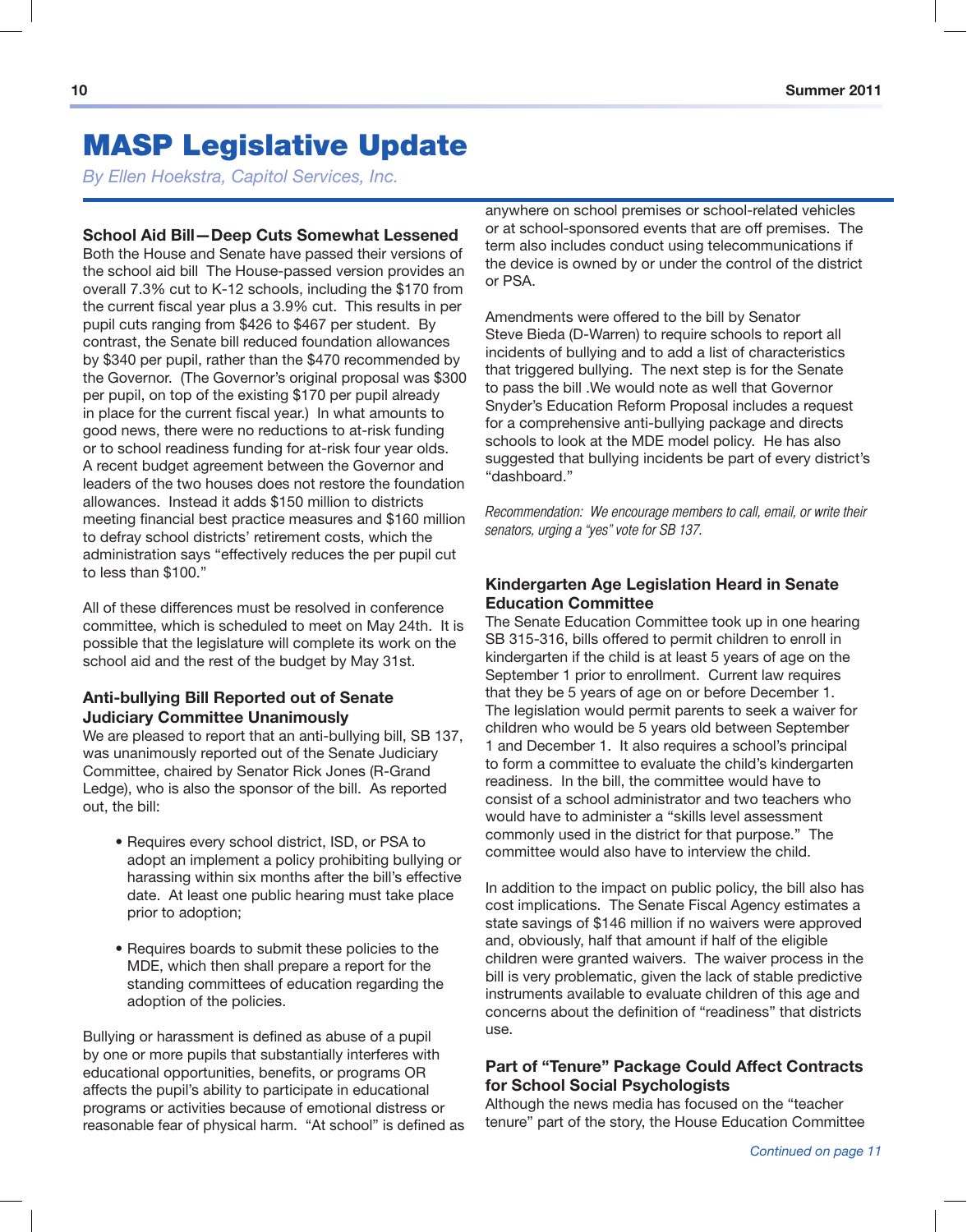## MASP Legislative Update

*Continued from page 10*

has had one hearing regarding a bill that potentially affects other school employees, HB 4628 (Rep. Ken Yonker, R-Caledonia). This legislation amends the Public Employment Relations Act to specify other prohibited subjects of bargaining for school employees, including:

- Policies regarding personnel decisions when reducing staff or recall or hiring employees.
- The performance evaluation system and the impact

of these decisions on individual employees as well as a bargaining unit.

- Policies regarding discharge or discipline of an employee.
- • Performance-based compensation.

The House Education Committee has reported this bill, which MASP opposes, out of committee on a largely party-line vote.

### MASP Election Results

*By Therese Allen, Chairperson, Election Committee*

Congratulations to the following individuals who have been elected to the MASP Board: Melissa Nantais – President Elect; Katie Lamb – Secretary; Region 1 Director – Sarah Marshall and Alternate – Vivian Dermeyer; Region 5 Alternate – Robert Gerl; Region 7 Director – Michelle Showers; Region 8 Director – Shannon Panetta and Alternate – Heidi Feldman; Region 10 Director – Sharon Dusney and Alternate – Mary McKinney; Region 12 Director – Amy Schoenherr and Alternate – Patricia Kane; Region 13 Director – Paul Robb and Alternate – Therese Allen.

The request to change Article VI (Structure) and Article VI (Finances) of the constitution was passed.

The following positions remain open: President and Directors for Regions 2, 5, 6 and 9. If you are interested in serving in any of these positions, please contact our current MASP President: Rod Teeple - rodjteeple@cs.com.

## SAVE THE DATE!

MASP's Conference Committee is pleased to announce that we have confirmed our main presenters for the Fall Conference in Grand Rapids on October 16-18. Dr. Holly Windram, the Director of Special Education for the St. Croix River Education District in Minnesota, will present on Sunday for the pre-conference workshop and will discuss RTI implementation, problem-solving and fidelity. Dr. Jack Fletcher will present Monday morning on the topic of SLD eligibility. Dr. Philip Lazarus, the President-Elect for NASP, will present on Tuesday. Dr. Lazarus is the incoming NASP president and will present on mental health issues. Please note that these are general descriptions of topics at this time. We will have more precise descriptions for the fall brochure and the website.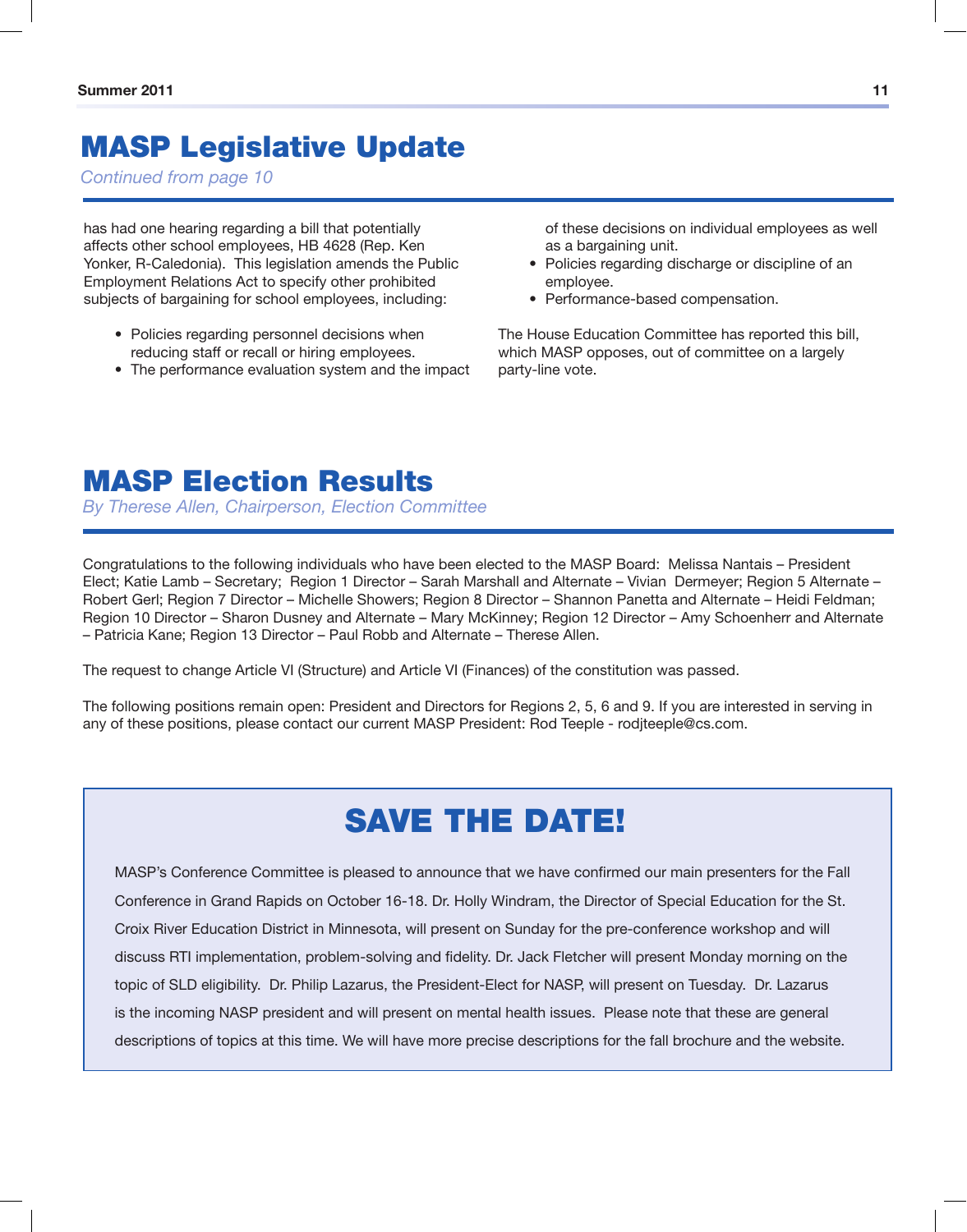|        | Even of the control plants of the Membership Application<br>Membership Application<br>Please return this form with payment to:<br>MASP c/o Katie Williams<br>254 Hunters Tr<br>MAN, ON Membership Application<br>254 Hunters Tr                                                                                                                                                                                                                                              |  |                        |                                |                                                                                                                                                                                                                                      |
|--------|------------------------------------------------------------------------------------------------------------------------------------------------------------------------------------------------------------------------------------------------------------------------------------------------------------------------------------------------------------------------------------------------------------------------------------------------------------------------------|--|------------------------|--------------------------------|--------------------------------------------------------------------------------------------------------------------------------------------------------------------------------------------------------------------------------------|
|        |                                                                                                                                                                                                                                                                                                                                                                                                                                                                              |  |                        |                                |                                                                                                                                                                                                                                      |
|        | Name                                                                                                                                                                                                                                                                                                                                                                                                                                                                         |  |                        | E-Mail (please print clearly!) |                                                                                                                                                                                                                                      |
| $\Box$ | Check here if all information remains the same as previous year. If you were a member last year and<br>are renewing, you only need to indicate any information that has changed and sign the application.                                                                                                                                                                                                                                                                    |  |                        |                                |                                                                                                                                                                                                                                      |
|        | <b>Mailing Address</b>                                                                                                                                                                                                                                                                                                                                                                                                                                                       |  | City                   | <b>State</b>                   | Zip                                                                                                                                                                                                                                  |
|        | Home Phone or Cell                                                                                                                                                                                                                                                                                                                                                                                                                                                           |  | Work Phone             | Ext.                           |                                                                                                                                                                                                                                      |
|        | Employer                                                                                                                                                                                                                                                                                                                                                                                                                                                                     |  |                        | County of Employment           |                                                                                                                                                                                                                                      |
|        |                                                                                                                                                                                                                                                                                                                                                                                                                                                                              |  | <b>MEMBERSHIP TYPE</b> |                                |                                                                                                                                                                                                                                      |
| ❏      | \$80<br><b>Current School Psychologist</b>                                                                                                                                                                                                                                                                                                                                                                                                                                   |  |                        |                                |                                                                                                                                                                                                                                      |
| ❏      | \$80<br>Consultant, supervisor, or administrator in school psychological services or related area<br>\$80<br>Primarily engaged in training of psychologists in a college or university<br>\$25<br>Retired<br>\$25<br>Student in a Michigan college or university enrolled in at least 6 semester hours leading to a degree in<br>school psychology and not employed full time.<br><b>STUDENTS:</b> Must be enrolled in at least 6 semester hours and not employed full time. |  |                        |                                |                                                                                                                                                                                                                                      |
| ❏      |                                                                                                                                                                                                                                                                                                                                                                                                                                                                              |  |                        |                                |                                                                                                                                                                                                                                      |
| $\Box$ |                                                                                                                                                                                                                                                                                                                                                                                                                                                                              |  |                        |                                |                                                                                                                                                                                                                                      |
| ❏      |                                                                                                                                                                                                                                                                                                                                                                                                                                                                              |  |                        |                                |                                                                                                                                                                                                                                      |
|        |                                                                                                                                                                                                                                                                                                                                                                                                                                                                              |  |                        |                                |                                                                                                                                                                                                                                      |
|        | Signature of Adviser:                                                                                                                                                                                                                                                                                                                                                                                                                                                        |  |                        |                                |                                                                                                                                                                                                                                      |
|        | <b>Method of Payment</b>                                                                                                                                                                                                                                                                                                                                                                                                                                                     |  |                        | <b>Credit Card Charges</b>     |                                                                                                                                                                                                                                      |
| $\Box$ | Check enclosed payable to MASP                                                                                                                                                                                                                                                                                                                                                                                                                                               |  |                        |                                | All Credit Card charges must now go through our on-line<br>processing. Please go to www.maspweb.com and click on<br>Membership. That link will take you to PayPal where you<br>can renew your membership. You do not need to forward |

MASP respects your right to privacy. Periodically, in an effort to support University-sponsored research, MASP may share membership information. Please indicate here if you do not want your information shared.  $\Box$ 

The above information is true and correct to the best of my knowledge:

Signature:\_\_\_\_\_\_\_\_\_\_\_\_\_\_\_\_\_\_\_\_\_\_\_\_\_\_\_\_\_\_\_\_\_\_\_\_\_\_\_\_\_\_\_\_ Date: \_\_\_\_\_\_\_\_\_\_\_\_\_\_\_\_\_\_\_\_\_\_\_\_\_\_\_

this application to us.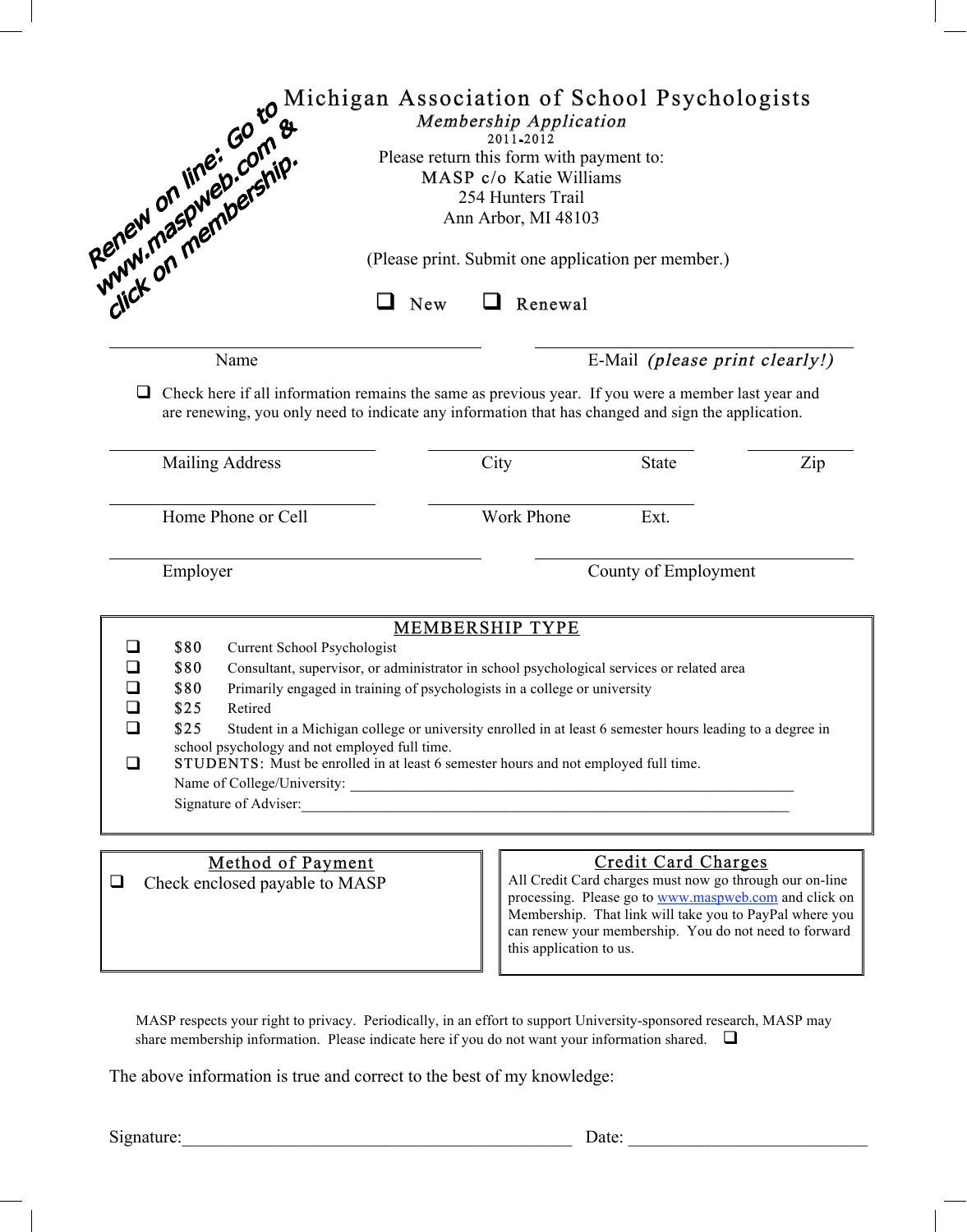# MASP SPRING CONFERENCE 2011







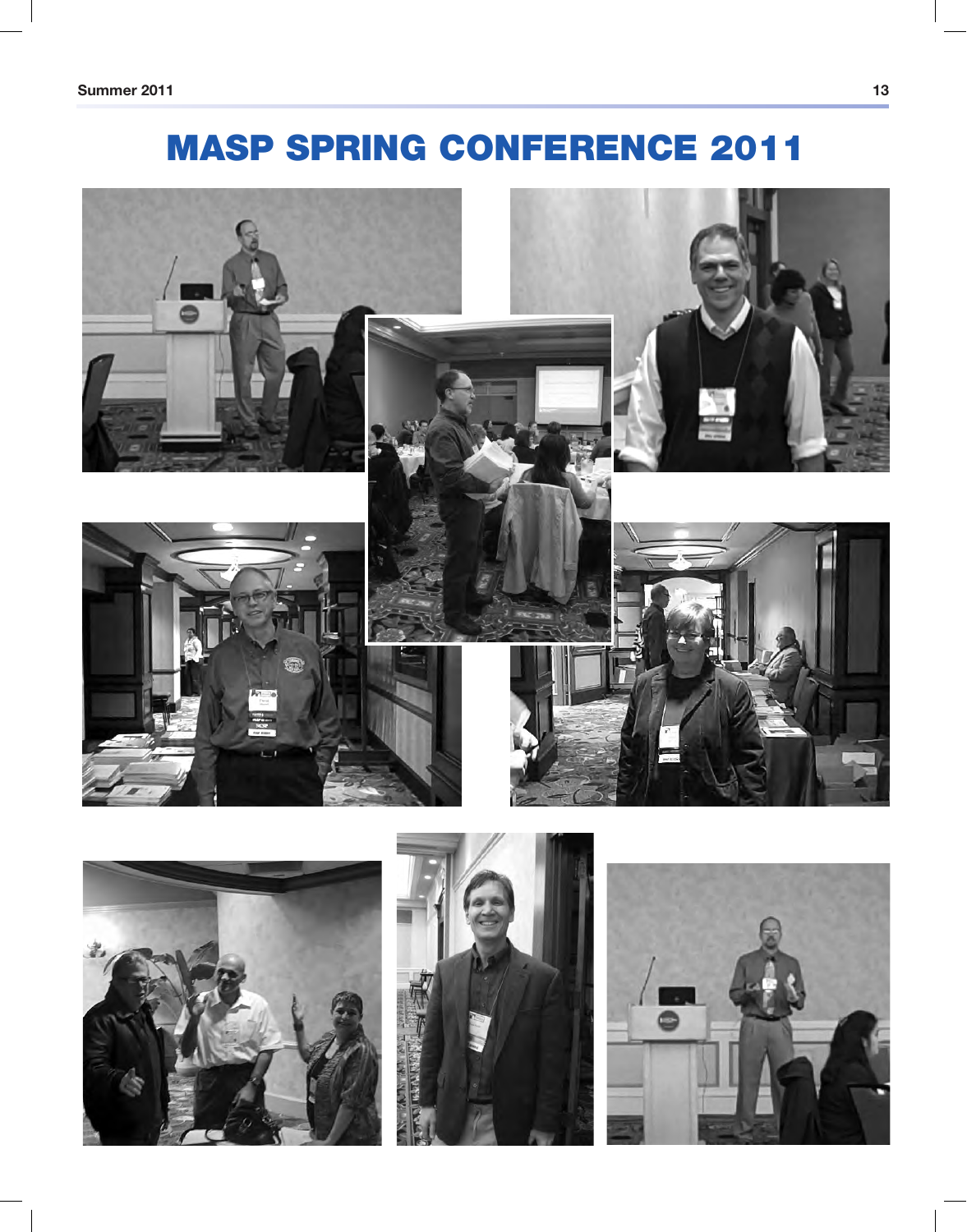### Michigan's Fiscal Crisis and School Psychology

Michigan's dismal fiscal situation is putting pressure on local school districts to cut costs and in some cases, staff. In Region 8 (Macomb County) alone, one school district recently sent lay-off notices to its entire school psychology staff while another nearby district will cut the equivalent of six school psychologists after eliminating four-and-half positions just last year.

More than ever, your advocacy efforts are vitally important in preserving and protecting our profession. MASP will continue to work long and hard around these issues but your individual acts of advocacy such as contacting legislators about school funding or making presentations

to school boards about the value of school psychologists is absolutely essential! Please check out and utilize the advocacy materials on the MASP website: http://www. maspweb.com/home/advocacy.

MASP recently created a Professional Crisis Response Task Force to react promptly in situations like this. Please contact your Regional Director immediately if you need assistance: we're here to help!

Your MASP leadership will continue to make this our top priority and will make every effort to keep you informed and involved.

### **MICHIGAN ASSOCIATION OF SCHOOL PSYCHOLOGISTS**

### **Invitation to Participate Call for Papers MASP Annual Conference October 16-18, 2011 Amway Grand Plaza Hotel, Grand Rapids, MI**

Instructions: Presentations that feature best practices are particularly desirable. However, all programs that are of interest to school psychologists are appropriate. Programs may be one or two hours in length. Participants will be notified of acceptance by August 1. (Note that break-out sessions are held on Monday afternoon, Oct. 17)

All submissions will be made online at www.maspweb.com.

Please email questions to Rod Teeple, chair of papers, at maspconferences@gmail.com. You will be asked to submit your name and contact information, including your employer. The specifics of your presentation will be required at the time of submission and will include the title (please limit to no more than ten words) and a brief 25-40 word abstract suitable for publication in the conference program. To assist with SB-CEU approval, each program must include basic goals and objectives for participants as well. Submissions can be made for one or two hour time blocks. MASP would request that vendors limit their presentations to one hour.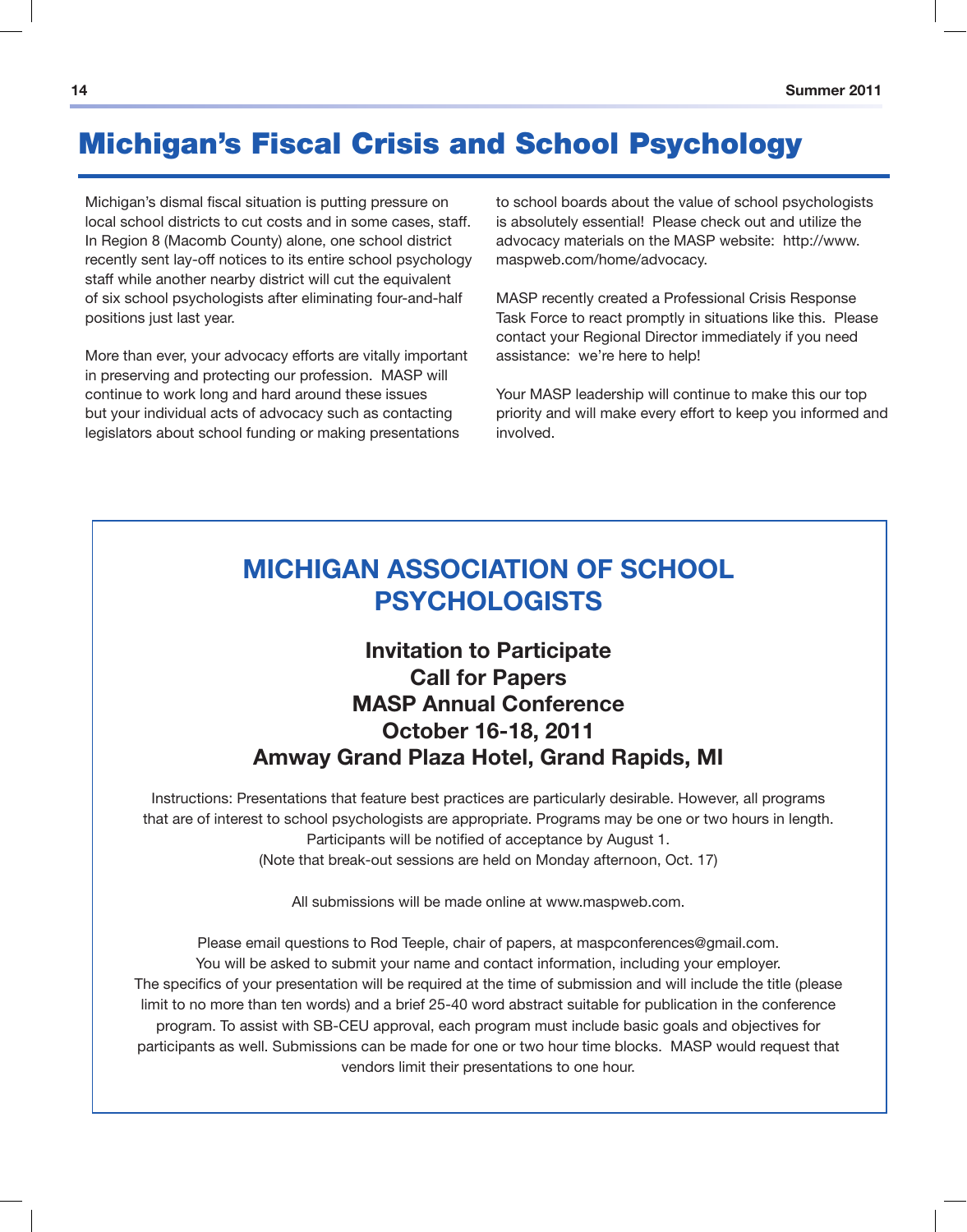## MASP Board Recognizes Officers for Their Service

*By Donna Sprague, Editor*

At the May 11th Board meeting, directors and officers of MASP began to plan for the organization's 40th Anniversary beginning in August and for School Psychology Week in November. At the conclusion of the meeting held at the University Club at Michigan State University, Rod Teeple and Sharon Dusney were recognized for their years of service to MASP. Rod Teeple has served as President for this year and will move into the Past President position for the coming year. Sharon Dusney has served as Secretary and will now serve as Director for Region 10. On behalf of the membership of MASP, the Board of Directors thanked both for their leadership, knowledge and support.



*Tracy Hobbs, Past President (pictured right) presents Rod Teeple with a plaque in recognition of his year as MASP President*



*Rod Teeple presents a plaque to Sharon Dusney in recognition of her years of service as MASP Secretary*

## Meet your MASP Conference Committee!

The MASP Conference Committee works hard to put together a program of speakers that is relevant to the challenges that school psychologists face. In addition to Paul Robb, Chair, the people pictured below volunteer on this committee at conference time and throughout the year. If you would like to suggest a speaker or a topic for future dates, please contact Paul at paulrobb@hotmail.com.



*L-R: David Maxwell, Donna Sprague, Carol Kaputska, Paul Robb (Chair), Rod Teeple, Michelle Showers, and Tracy Hobbs*